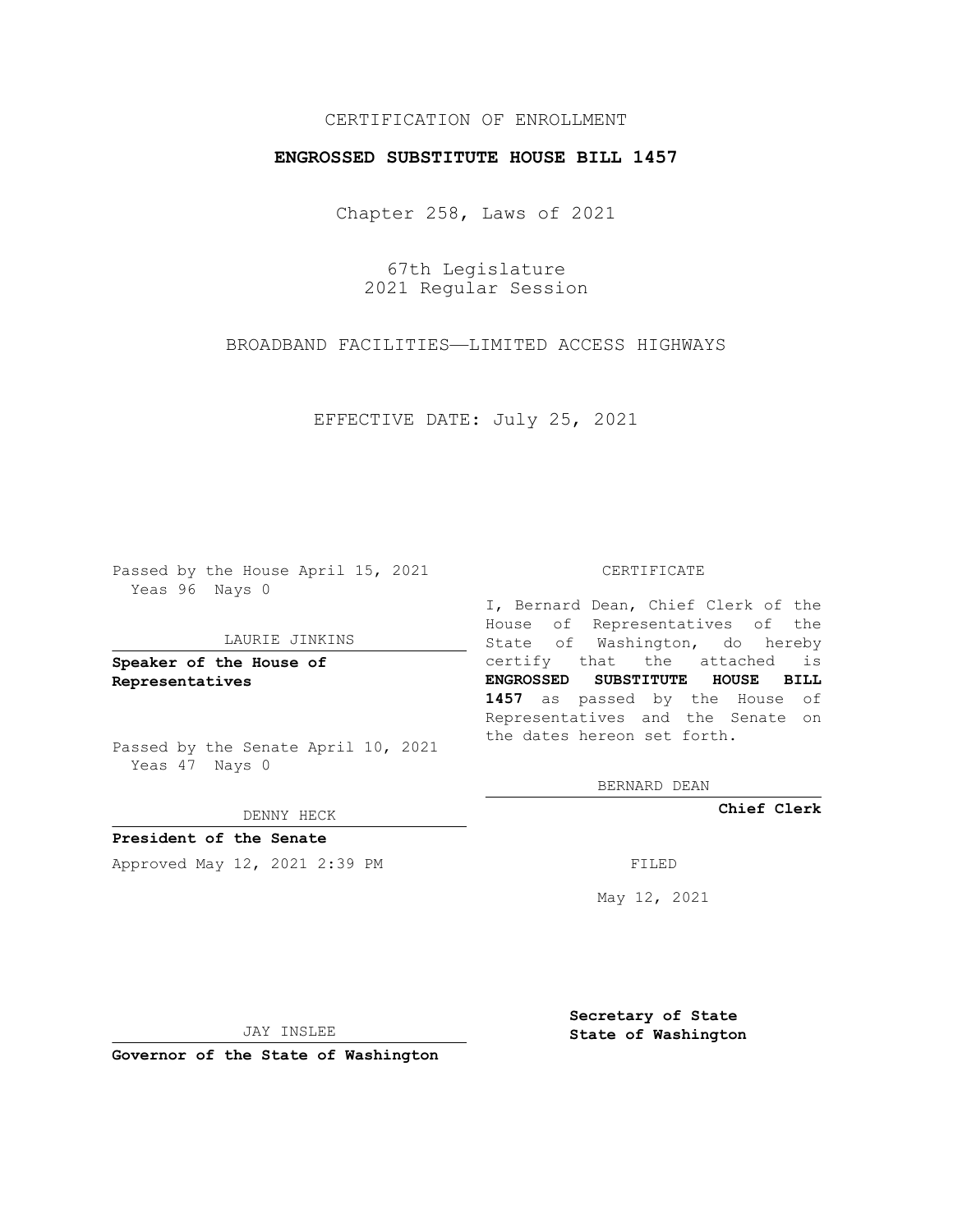## **ENGROSSED SUBSTITUTE HOUSE BILL 1457**

AS AMENDED BY THE SENATE

Passed Legislature - 2021 Regular Session

# **State of Washington 67th Legislature 2021 Regular Session**

**By** House Transportation (originally sponsored by Representatives Wylie, Riccelli, Kloba, Santos, Slatter, Shewmake, Ramel, and Hackney)

READ FIRST TIME 02/22/21.

 AN ACT Relating to facilitating the coordinated installation of broadband along state highways; amending RCW 43.330.532, 43.330.534, 43.330.538, 47.52.001, and 47.44.010; adding a new section to chapter 4 47.44 RCW; and creating new sections.

5 BE IT ENACTED BY THE LEGISLATURE OF THE STATE OF WASHINGTON:

6 NEW SECTION. **Sec. 1.** (1) The legislature finds that:

 (a) Increasing broadband access to unserved areas of the state provides an increasingly essential public benefit to the citizens of Washington by allowing full participation in society and the modern 10 economy, and enabling access to health care, education, the use of other technologies, and essential services, including public safety;

12 (b) Facilitating and accelerating affordable and quality 13 statewide broadband access for all Washingtonians will require 14 sustained investment, research, local and community participation, 15 and the formation of strategic partnerships between private, public, 16 and nonprofit entities;

17 (c) Providing for additional coordination and removal of barriers 18 across sectors to increase broadband access in unserved areas is in 19 the best interest of the state;

20 (d) Maximizing the use of rights-of-way during construction or 21 repair of transportation systems offers cost-effective opportunities

p. 1 ESHB 1457.SL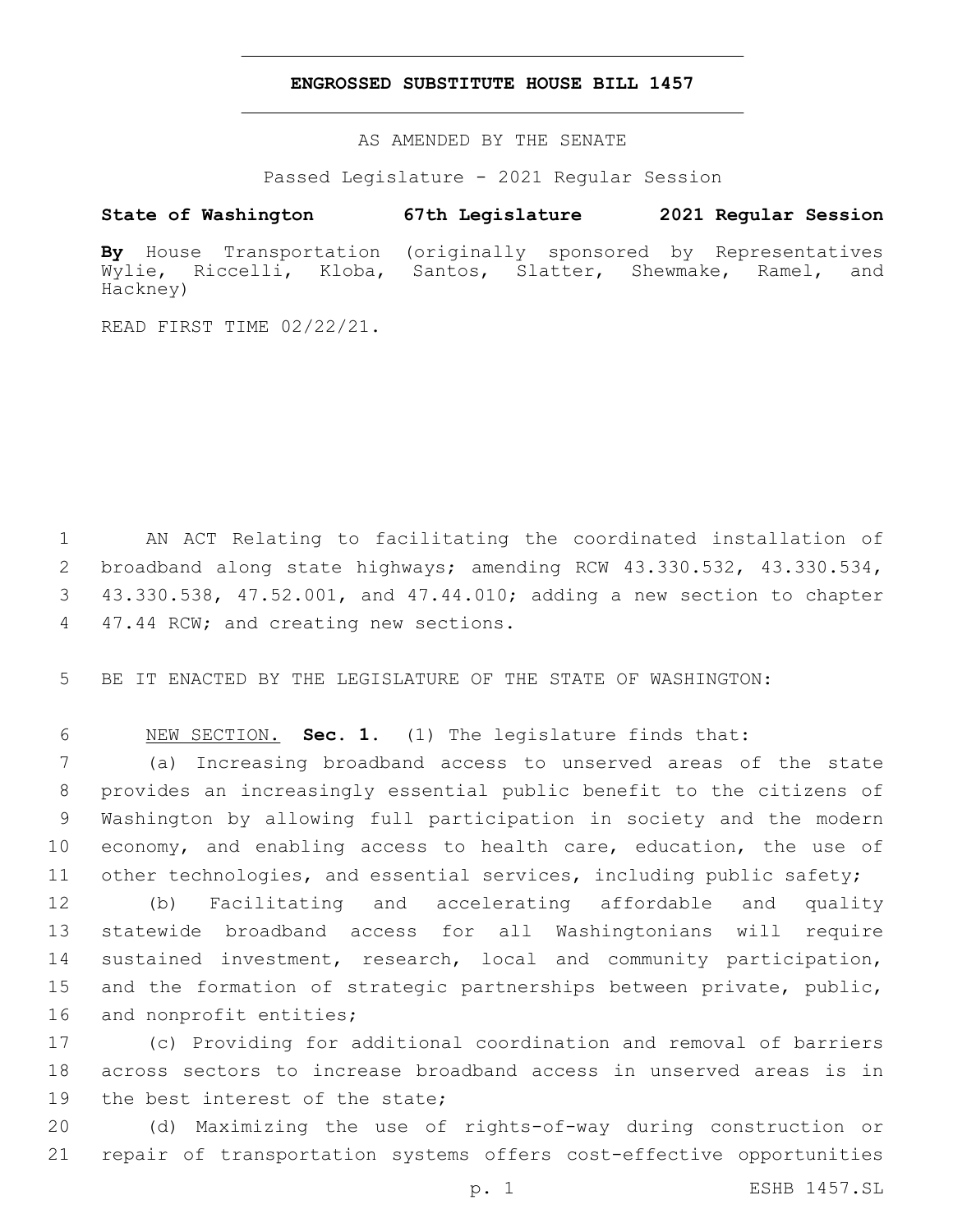for extending and improving broadband and high-speed internet 2 connections throughout the state; and

 (e) Expanding broadband access, especially broadband conduit along roadways, provides commensurate benefits to the transportation system and motor vehicle users in terms of reducing the use of roads and alleviating congestion by allowing for more telework, and laying the foundation for a transportation system increasingly more reliant 8 on autonomous vehicles.

 (2) The legislature also finds that there is a need to utilize near-term options and opportunities along state highway rights-of-way to drive broadband network expansion and for undertaking longer-term planning of activities to develop additional paths to facilitate the expansion of broadband networks along state highway rights-of-way.

 (3) Therefore, the legislature intends to expedite the expansion of broadband access to unserved areas throughout the state by increasing broadband infrastructure coordination, including through collaboration between the statewide broadband office and the department of transportation; proactively facilitating installation and improvement of infrastructure during state road construction projects; and studying recommendations related to the department of transportation's role in broadband service expansion efforts.

 **Sec. 2.** RCW 43.330.532 and 2019 c 365 s 3 are each amended to 23 read as follows:

 (1) The governor's statewide broadband office is established. The director of the office must be appointed by the governor. The office may employ staff necessary to carry out the office's duties as prescribed by chapter 365, Laws of 2019, subject to the availability of amounts appropriated for this specific purpose.

 (2) The purpose of the office is to encourage, foster, develop, and improve affordable, quality broadband within the state in order 31 to:

 (a) Drive job creation, promote innovation, improve economic vitality, and expand markets for Washington businesses;

 (b) Serve the ongoing and growing needs of Washington's education 35 systems, health care systems, public safety systems, transportation systems, industries and business, governmental operations, and 37 citizens; and

 (c) Improve broadband accessibility for unserved communities and populations.39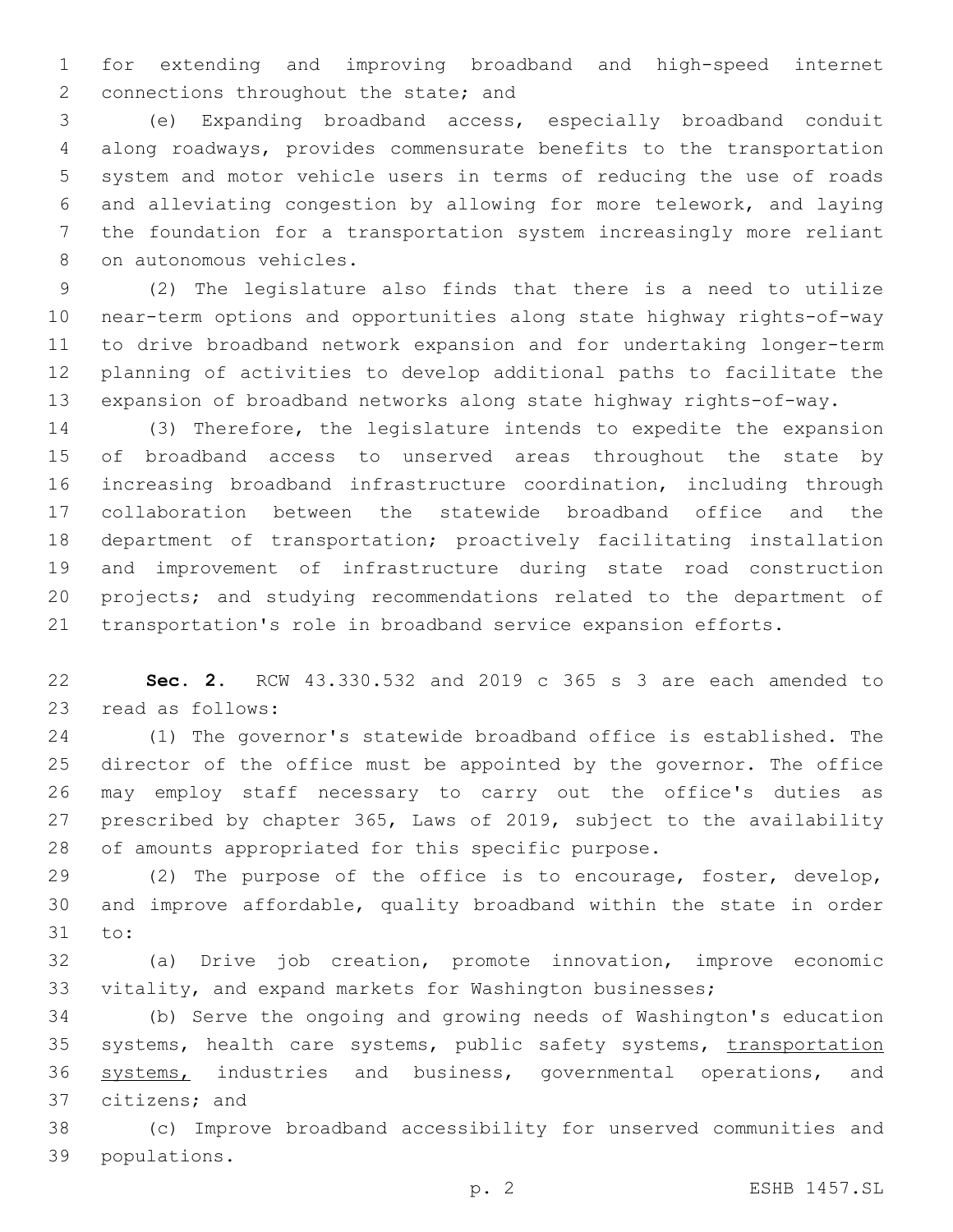**Sec. 3.** RCW 43.330.534 and 2019 c 365 s 4 are each amended to 2 read as follows:

(1) The office has the power and duty to:3

 (a) Serve as the central broadband planning body for the state of 5 Washington;

 (b) Coordinate with local governments, tribes, public and private entities, nonprofit organizations, and consumer-owned and investor- owned utilities to develop strategies and plans promoting deployment of broadband infrastructure and greater broadband access, while 10 protecting proprietary information;

 (c) Review existing broadband initiatives, policies, and public 12 and private investments;

 (d) Develop, recommend, and implement a statewide plan to encourage cost-effective broadband access and to make recommendations 15 for increased usage, particularly in rural and other unserved areas;

 (e) Update the state's broadband goals and definitions for broadband service in unserved areas as technology advances, except that the state's definition for broadband service may not be actual speeds less than twenty-five megabits per second download and three 20 megabits per second upload; and

 (f) Encourage public-private partnerships to increase deployment and adoption of broadband services and applications.

 (2) When developing plans or strategies for broadband deployment, 24 the office must consider:

 (a) Partnerships between communities, tribes, nonprofit organizations, local governments, consumer-owned and investor-owned 27 utilities, and public and private entities;

 (b) Funding opportunities that provide for the coordination of public, private, state, and federal funds for the purposes of making broadband infrastructure or broadband services available to rural and 31 unserved areas of the state;

 (c) Barriers to the deployment, adoption, and utilization of 33 broadband service, including affordability of service and project 34 coordination logistics; and

 (d) Requiring minimum broadband service of twenty-five megabits per second download and three megabits per second upload speed, that 37 is scalable to faster service.

 (3) The office may assist applicants for the grant and loan program created in RCW 43.155.160 with seeking federal funding or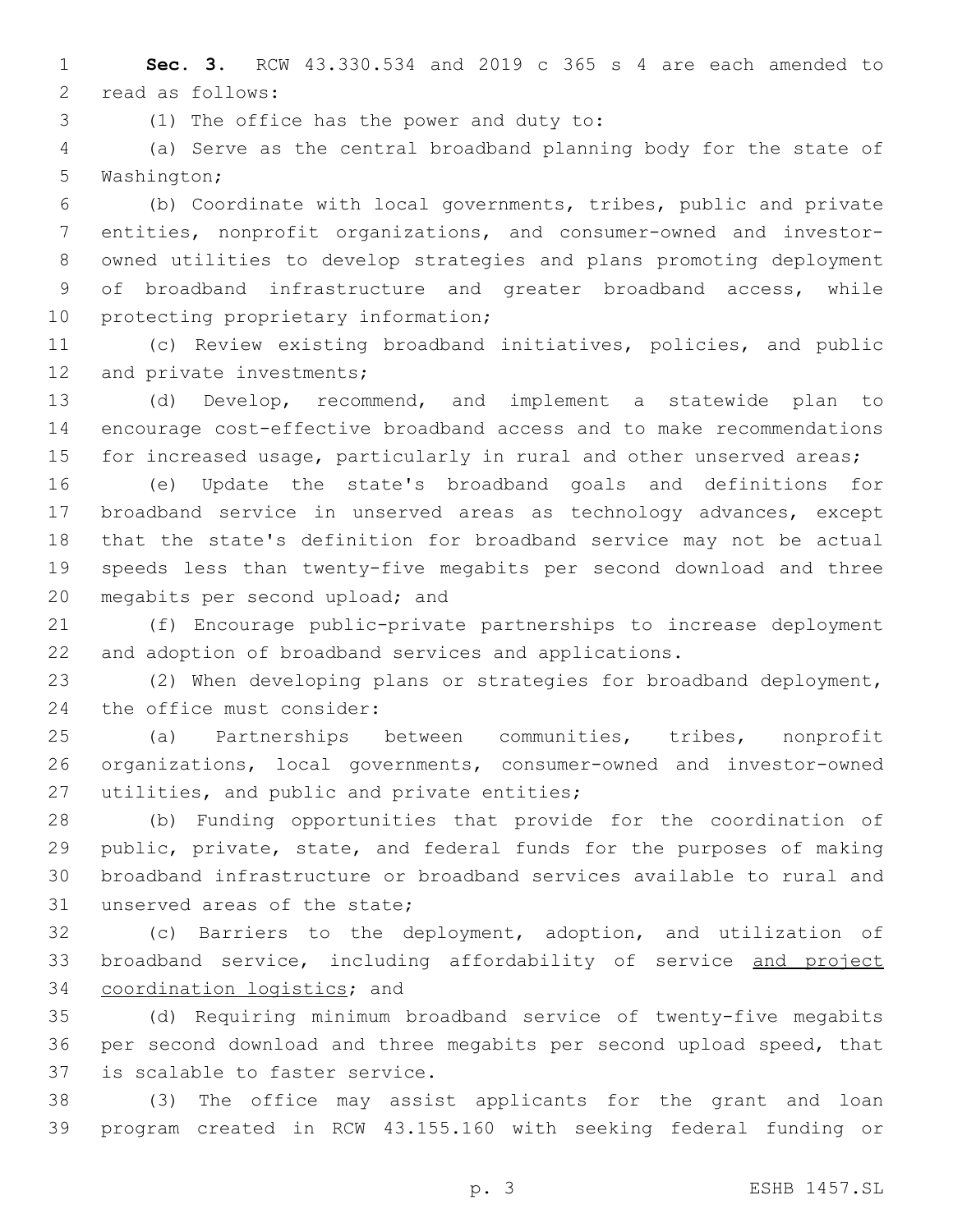matching grants and other grant opportunities for deploying broadband 2 services.

 (4) The office may take all appropriate steps to seek and apply for federal funds for which the office is eligible, and other grants, and accept donations, and must deposit these funds in the statewide 6 broadband account created in RCW 43.155.165.

 (5) In carrying out its purpose, the office may collaborate with the utilities and transportation commission, the office of the chief information officer, the department of commerce, the community 10 economic revitalization board, the department of transportation, the public works board, the state librarian, and all other relevant state 12 agencies.

 **Sec. 4.** RCW 43.330.538 and 2019 c 365 s 6 are each amended to read as follows:14

 (1) Beginning January 1, 2021, and biennially thereafter, the office shall report to the legislative committees with jurisdiction over broadband policy and finance on the office's activities during 18 the previous two years.

19 (2) The report must, at a minimum, contain:

 (a) An analysis of the current availability and use of broadband, including average broadband speeds, within the state;

 (b) Information gathered from schools, libraries, hospitals, and public safety facilities across the state, determining the actual 24 speed and capacity of broadband currently in use and the need, if any, for increases in speed and capacity to meet current or 26 anticipated needs;

 (c) An overview of incumbent broadband infrastructure within the 28 state;

 (d) A summary of the office's activities in coordinating broadband infrastructure development with the department of 31 transportation and the public works board, including a summary of 32 funds awarded under RCW 43.155.160;

 (e) Suggested policies, incentives, and legislation designed to accelerate the achievement of the goals under RCW 43.330.536; and (f) Any proposed legislative and policy initiatives.

 NEW SECTION. **Sec. 5.** A new section is added to chapter 47.44 37 RCW to read as follows: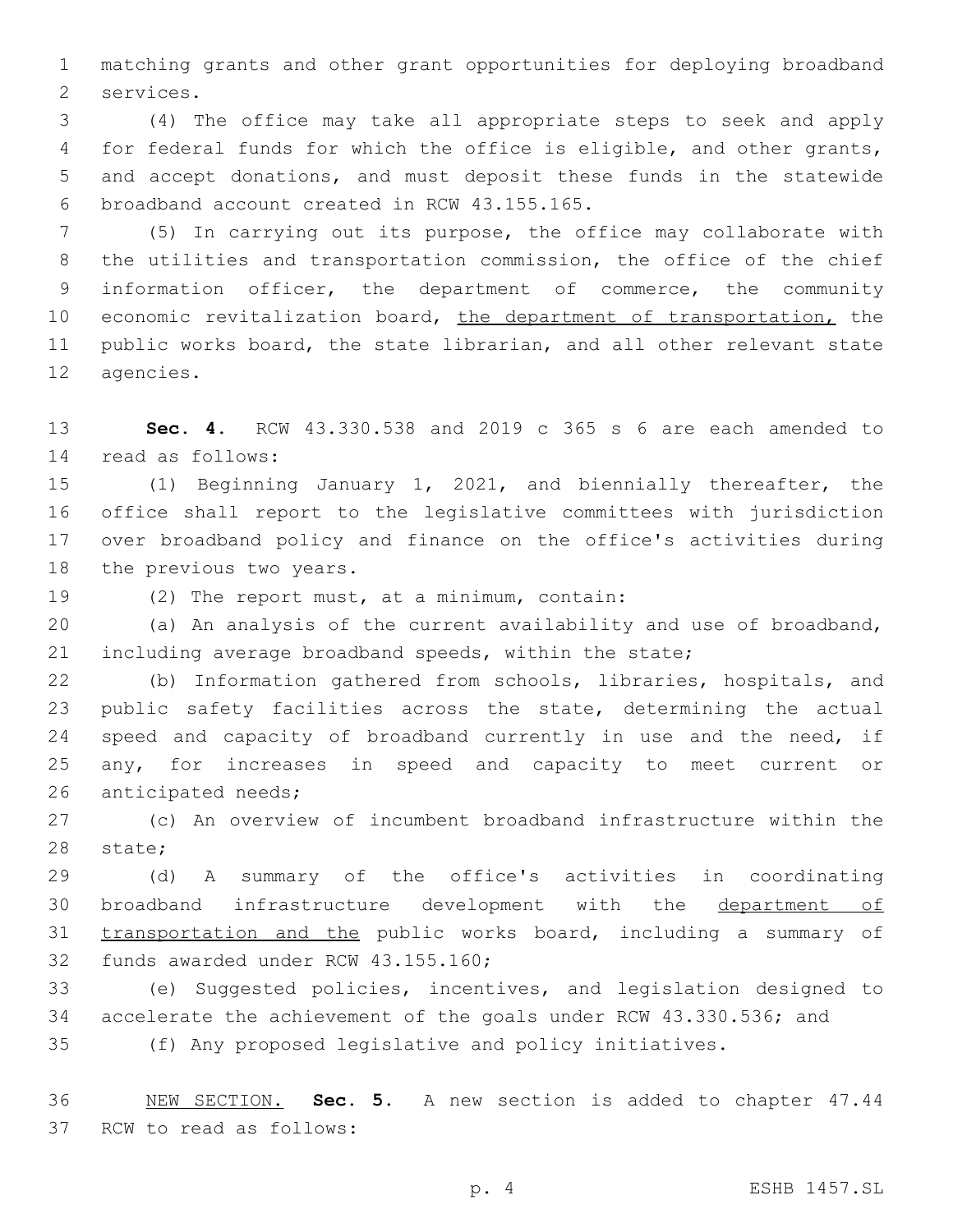(1) The department is directed to adopt and maintain an agency policy that requires the department to proactively provide broadband facility owners with information about planned state highway projects to enable collaboration between broadband facility owners and the department to identify opportunities for the installation of broadband facilities during the appropriate phase of these projects 7 when such opportunities exist.

 (2) If no owners are ready or able to participate in coordination of the installation of broadband infrastructure concurrently with state highway projects, the department may enlist its contractors to install broadband conduit as part of road construction projects in order to directly benefit the transportation system and motor vehicle 13 users by:

 (a) Reducing future traffic impacts to the traveling public on 15 the roadway;

 (b) Supporting the vehicle miles traveled reduction and congestion management goals of the state by allowing for more 18 telework; or

 (c) Proactively preparing the transportation system for the widespread development and use of autonomous vehicles.

 (3) Broadband facility owners must first obtain a franchise granted by the department pursuant to RCW 47.44.010 and 47.44.020 before installing broadband facilities within the department's conduit. The costs for installation and maintenance of such broadband facilities shall be the responsibility of the broadband facility owner. The department may adopt rules establishing a fee schedule for occupancy of broadband facilities within the department's conduit 28 consistent with federal law.

(4) As used in this section:29

 (a) "Broadband conduit" means a conduit used to support broadband 31 infrastructure, including fiber optic cables.

 (b) "Broadband infrastructure" has the same meaning as in RCW 43.330.530.33

 **Sec. 6.** RCW 47.52.001 and 2004 c 131 s 1 are each amended to 35 read as follows:

 (1) Unrestricted access to and from public highways has resulted in congestion and peril for the traveler. It has caused undue slowing of all traffic in many areas. The investment of the public in highway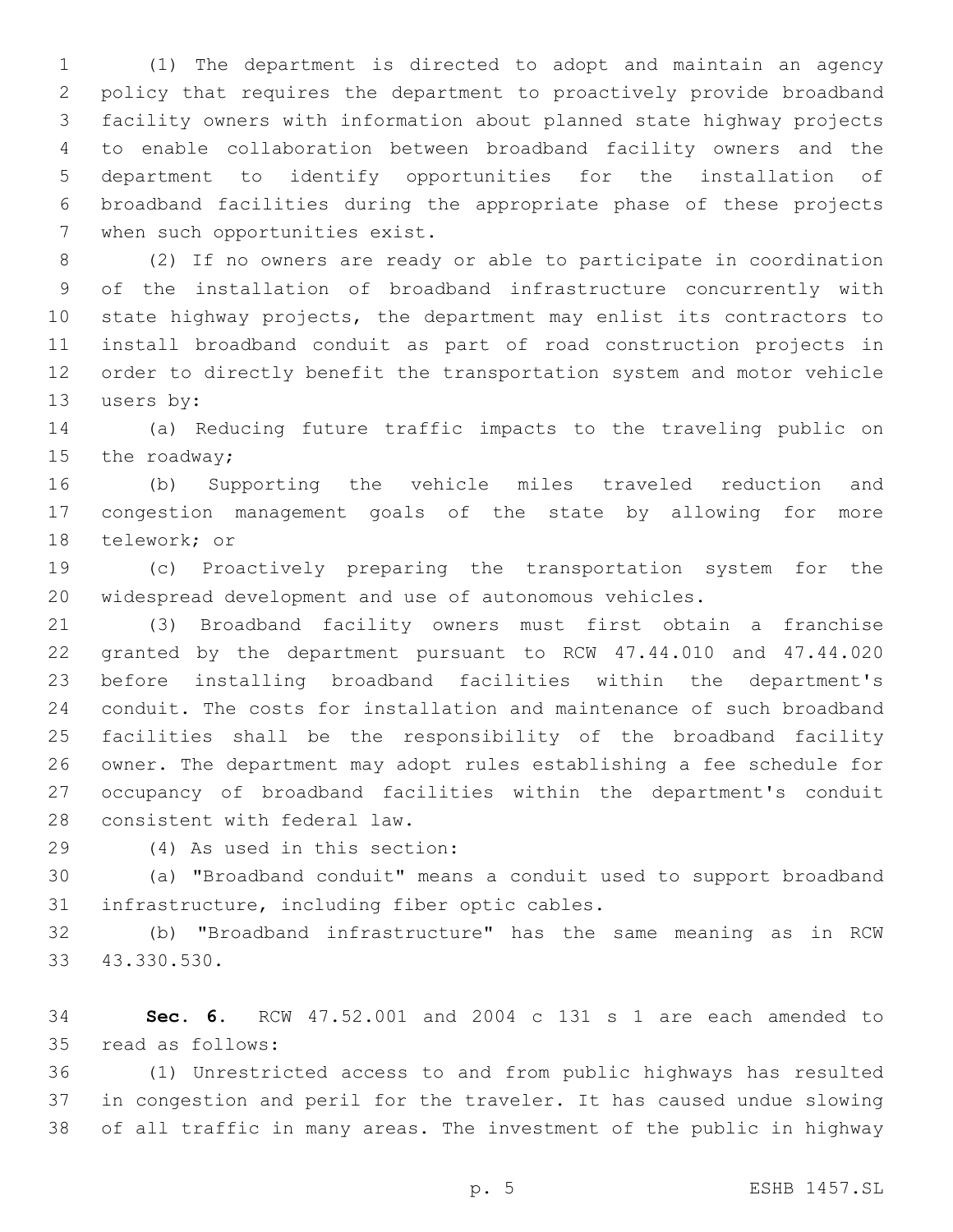facilities has been impaired and highway facilities costing vast sums of money will have to be relocated and reconstructed.

 (2) ((Personal wireless service)) Broadband, which includes a range of high-speed transmission technologies, including fiber optic lines and personal wireless service facilities, is a critical part of the state's infrastructure. The rapid deployment of ((personal wireless service)) broadband facilities is critical to ensure public safety, network access, quality of service, and rural economic 9 development.

 (3) It is, therefore, the declared policy of this state to limit access to the highway facilities of this state in the interest of highway safety and for the preservation of the investment of the 13 public in such facilities, and to ((assure)) ensure that the use of rights-of-way of limited access facilities accommodate the deployment 15 of ((personal wireless service)) broadband facilities consistent with 16 these interests. In furtherance of this policy, the department is 17 directed to adopt and maintain an agency policy that requires the 18 department to proactively provide broadband facility owners with information about planned limited access highway projects to enable collaboration between broadband facility owners and the department to identify opportunities for the installation of broadband facilities 22 during the appropriate phase of these projects when such 23 opportunities exist. Coordination between the department and broadband facility owners under this section must comply with 25 applicable state and federal law including, but not limited to, chapter 47.44 RCW and RCW 47.04.045.

 NEW SECTION. **Sec. 7.** (1) Subject to the availability of amounts appropriated for this specific purpose in the omnibus transportation appropriations act, the joint transportation committee shall oversee a consultant study to recommend:

 (a) An effective department of transportation strategy, and specific highway corridors, that could be used to address missing fiber connections and inadequate broadband service in parts of the state unserved and underserved by broadband facilities while also aiding the achievement of the state broadband goals specified in RCW 43.330.536. As part of this recommendation, the following areas must 37 also be addressed:

 (i) What the appropriate taxonomy to apply to areas unserved or underserved by broadband is to better prioritize and contextualize

p. 6 ESHB 1457.SL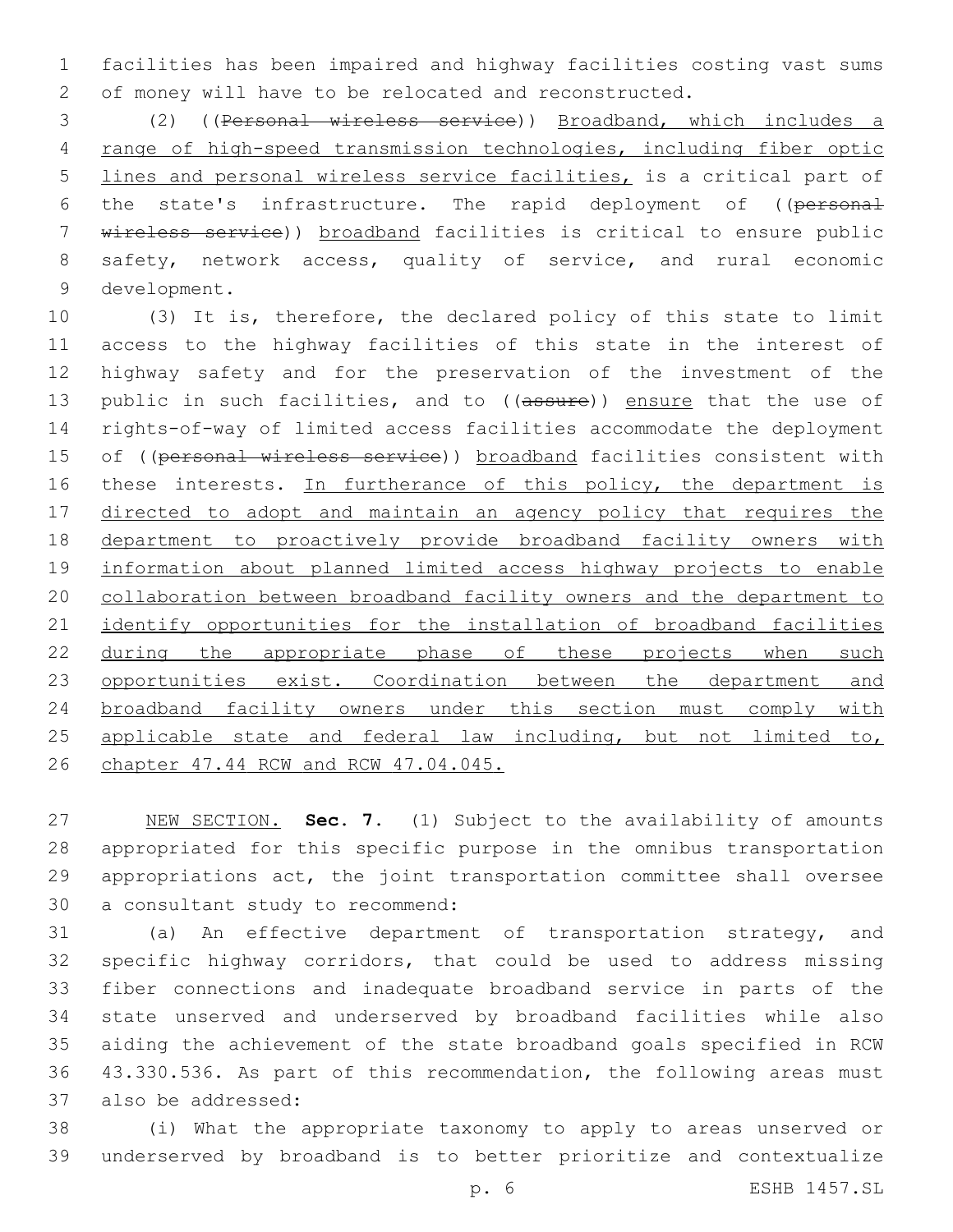1 the urgency of the need for broadband infrastructure in a given area; 2 and

 (ii) When the inclusion of broadband conduit installation in a transportation project is recommended as the most effective means of facilitating broadband access, rather than an alternative broadband facility placement, taking into account potential costs, and subject to any limitations in understanding potential costs of installation as part of a transportation project not yet undertaken;

 (b) The role of the Washington state department of transportation and the statewide broadband office in a coordinated approach for broadband development statewide on highway rights-of-way that includes the adaptation of existing programs and activities to further a state initiative to expand and improve access to broadband;

 (c) The most promising planning and financing tools that could be used by the department of transportation to provide the state with greater ability to install conduit in anticipation of future 17 broadband fiber occupancy by others;

 (d) Opportunities for mutually beneficial partnerships between the department of transportation and broadband service providers that could provide broadband services for transportation purposes such as intelligent transportation systems, cooperative automated transportation/autonomous vehicles, transportation demand management, 23 and highway maintenance activities; and

 (e) Strategies for the mitigation of potential safety, operations, and preservation impacts to transportation related to the recommendations made in (a) through (d) of this subsection.

 (2) The study must consider the most relevant best practices in other states and their potential application in Washington.

 (3) The study must also include an examination of any state and federal laws and regulations that could prevent or limit the implementation of these recommendations, as well as recommendations for modifications to the applicable state laws and regulations and recommended federal actions that could be requested by Washington 34 state legislators.

 (4) The joint transportation committee shall consult with the department of transportation, the Washington statewide broadband office, other state agencies and local jurisdictions, public and private utility providers, and public and private broadband providers, as necessary, during development of the study's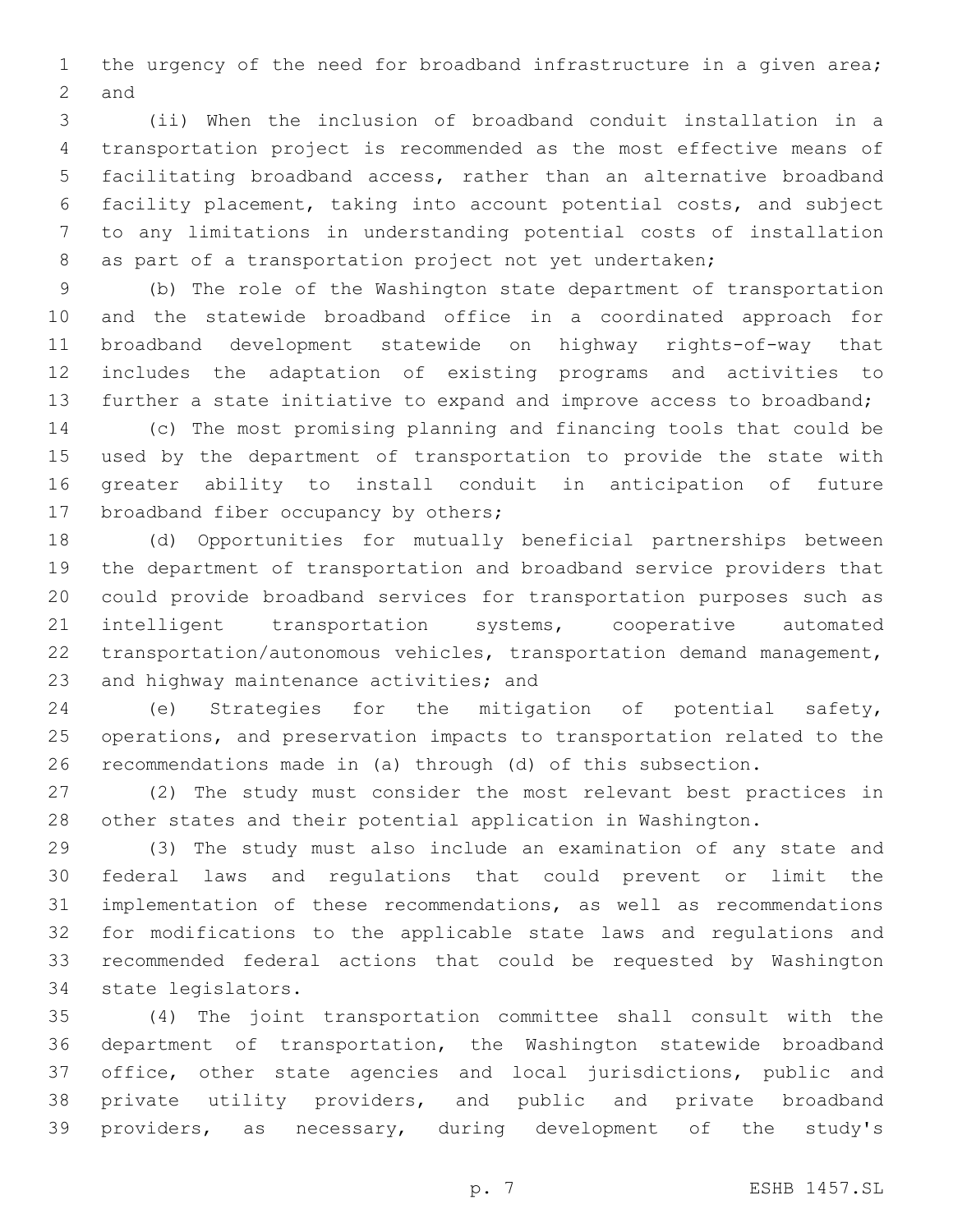recommendations to ensure the relevance and applicability of the 2 recommendations to the state.

 (5) The joint transportation committee shall issue a report of its findings and recommendations to the house of representatives and senate transportation committees by January 1, 2022.

 **Sec. 8.** RCW 47.44.010 and 2001 c 201 s 5 are each amended to 7 read as follows:

 (1) The department of transportation may grant franchises to persons, associations, private or municipal corporations, the United States government, or any agency thereof, to use any state highway for the construction and maintenance of water pipes, flume, gas, oil 12 or coal pipes, telephone, telegraph ((and)), fiber optic, electric 13 light and power lines and conduits, trams or railways, and any structures or facilities that are part of an urban public transportation system owned or operated by a municipal corporation, 16 agency, or department of the state of Washington other than the department of transportation, and any other such facilities. In order to minimize the disruption to traffic and damage to the roadway, the department is encouraged to develop a joint trenching policy with other affected jurisdictions so that all permittees and franchisees requiring access to ground under the roadway may do so at one time.

 (2) All applications for the franchise must be made in writing and subscribed by the applicant, and describe the state highway or portion thereof over which franchise is desired and the nature of the franchise. The application must also include the identification of all jurisdictions affected by the franchise and the names of other possible franchisees who should receive notice of the application for 28 a franchise.

 (3) The department of transportation shall adopt rules providing for a hearing or an opportunity for a hearing with reasonable public notice thereof with respect to any franchise application involving the construction and maintenance of utilities or other facilities within the highway right-of-way which the department determines may (a) during construction, significantly disrupt the flow of traffic or use of driveways or other facilities within the right-of-way, or (b) during or following construction, cause a significant and adverse 37 effect upon the surrounding environment.

> Passed by the House April 15, 2021. Passed by the Senate April 10, 2021.